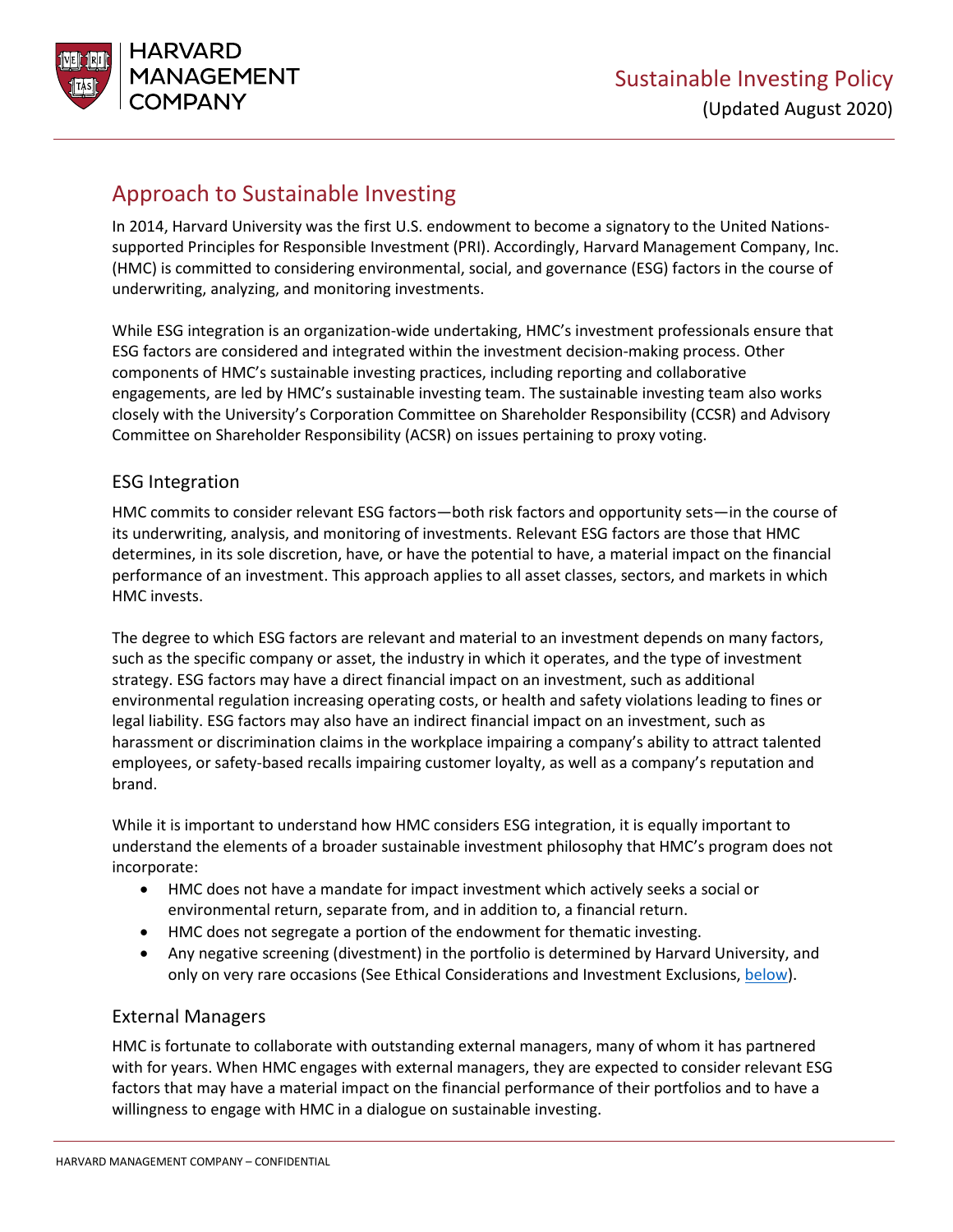The approach to engagement with external managers is not proscriptive and HMC does not seek to limit its managers' investment universe. The goal is to understand how managers integrate material ESG factors into their investment strategies, how they communicate ESG-related issues with limited partners, and the weight they give those considerations in light of HMC's stated ESG priorities and objectives. HMC utilizes the PRI's Limited Partners' Responsible Investment Due Diligence Questionnaire as a framework for ESG due diligence.

### Climate-related Risk

With regard to climate-related risk, HMC works with external managers to:

- Actively engage with their portfolio companies on ESG issues to understand and influence that company's exposure to, and planned mitigation of, climate-related risks;
- Encourage climate-related financial disclosures from their portfolio companies consistent with the recommendations of the Task Force on Climate-Related Financial Disclosures [\(TCFD\)](https://www.fsb-tcfd.org/); and
- Encourage portfolio companies to develop a credible plan to reduce their greenhouse gas (GHG) emissions, including measurable, science-based targets, consistent with achieving the goals of the [Paris Agreement.](https://unfccc.int/process-and-meetings/the-paris-agreement/the-paris-agreement)

Recognizing the existential threat of climate-related risk, as well as the urgent need to take immediate action, the President & Fellows of Harvard College instructed HMC to set the Harvard endowment on a path to achieve [net-zero greenhouse](https://news.harvard.edu/gazette/story/2020/04/harvard-endowment-to-go-greenhouse-gas-neutral-by-2050/) gas emissions by 2050, consistent with the goals of the Paris Agreement.

### **Stewardship**

#### Collaborative Engagements

As a long-term investor, HMC encourages its external managers and portfolio companies to be a positive force in meeting society's long-term needs while addressing pressing imperatives. Thoughtful engagement is an effective means of exchanging information, improving understanding of a company's business and practices, and encouraging companies' to improve their ESG performance, thereby enhancing the value of the investment.

With its increased utilization of external managers, HMC believes that the most significant way to engage with publicly listed companies is through collaborative engagements such as those organized by the PRI, the Ceres Investor Network on Climate Risk and Sustainability (Ceres Investor Network), and Climate Action 100+. The primary objective of engagement activities is the protection and enhancement of the value of HMC's investments. HMC may engage with companies on a host of issues, but expects the focus of most of its engagement activity to be on firms' ESG disclosure and performance.

Issues identified as appropriate for ESG engagements include:

- *Sustainability reporting* analyzing and communicating ESG practices in a systemic fashion
- *Environmental factors* including climate-related risk, water and natural resource use
- *Social factors* including diversity and inclusion, human rights, and supply chain management
- *Governance factors* accountability and transparency in management practices

Before joining a collaborative engagement, HMC considers the objectives for the engagement. The objectives vary based on the nature and purpose of the engagement, but may include improved disclosure, adoption of industry best practices in a certain area, or a particular outcome on a specific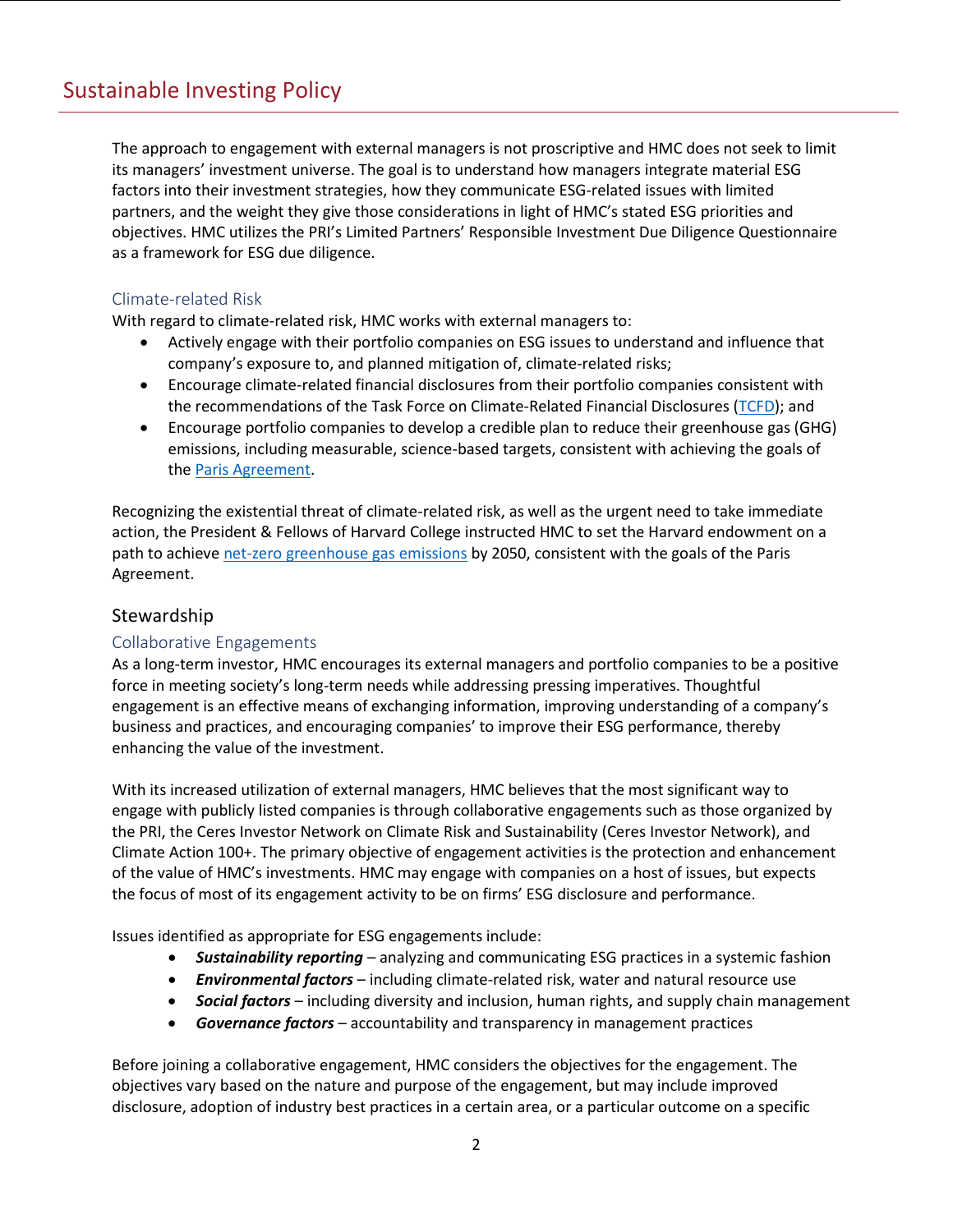matter. The HMC sustainable investing team is responsible for tracking progress of the engagement and providing quarterly updates on HMC's engagements to its Board of Directors.

#### Aligned Organizations

Collaborating with like-minded investors is important to achieving HMC's sustainable investing goals. HMC has joined and publicly supports initiatives that align with, and help guide, its approach to sustainable investing. Additionally, HMC actively work with peers, external managers, and other institutional investors to advance shared goals and develop sustainable investing best practices.

Aligned organizations include:

- CDP
- Ceres Investor Network
- Climate Action 100+
- Environmental Defense Fund
- PRI
- Sustainable Accounting Standards Board (SASB) Alliance
- Task Force on Climate-related Financial Disclosures (TCFD)
- United Nations Intergovernmental Panel on Climate Change (IPCC)

#### Proxy Voting

A pair of committees at Harvard, together, play a central role in the University's consideration of matters of shareholder responsibility. These are the Advisory Committee on Shareholder Responsibility (ACSR)—an advisory body comprised of faculty, students, and alumni—and the Corporation Committee on Shareholder Responsibility (CCSR)—comprised of members of the Harvard Corporation. Since 1972, these two committees have worked to fulfill the University's responsibilities as an investor to vote Harvard's proxies related to social and environmental issues at companies in which the University directly holds shares. The ACSR presents recommendations to the CCSR, which then votes on the proxies as part of the University's fiduciary responsibility. Each year, the Universit[y publishes](https://www.harvard.edu/shareholder-responsibility-committees) a report describing and explaining its votes on these proxies.

Most of Harvard's holdings in the U.S. public equity markets are now held through pooled investments and commingled funds managed by outside management firms, rather than through individual stocks directly owned in the University's name. As such, Harvard does not itself vote on shareholder resolutions related to those holdings. The University continues to exercise its voice on shareholder resolutions facing companies in which Harvard maintains a significant, if not direct, exposure, in part through guidelines on shareholder resolutions developed by the ACSR and CCSR and based on the University's proxy voting practices over the past several decades.

HMC shares these proxy voting guidelines with its external managers as a means to reflect the views of a large institutional investor. The guidelines are not intended to be prescriptive, and HMC recognizes that external managers may not necessarily share Harvard's view on every issue. Nonetheless, HMC expects its external managers to have a robust approach to stewardship and to make informed voting decisions. As one of a number of relevant considerations in assessing overall performance, HMC will consider an external manager's stewardship practices in light of these guidelines.